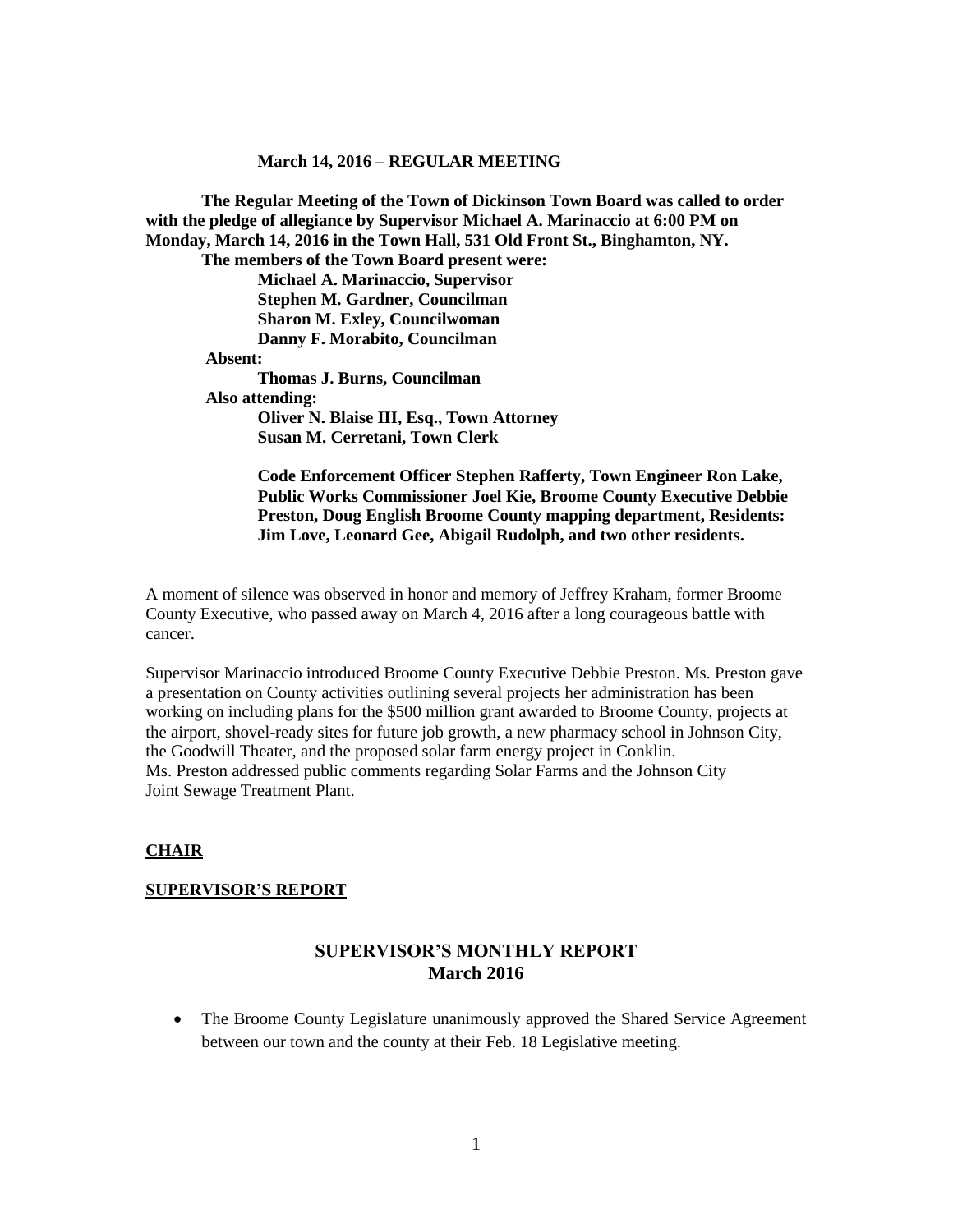### **SUPERVISOR'S REPORT CONTINUED:**

- The next Association of Towns & Villages meeting is now set for March 24, 6:30 pm at the Spot Dinner. **Senator Fred Akshar** will be our guest speaker.
- Supervisor Marinaccio chaired the March 10 **BMTS** Policy Committee Meeting. It was well attended with many resolutions passed. Jack Williams, Regional Director of the **NYS DOT** talked about highway lighting and a new lighting program that could save municipalities some money. More on that once we get more information from the **BMTS** Planning Committee.
- Supervisor Marinaccio attended the legislative breakfast at **BOCES** on March 4. It focused on afterschool and out-of-school time providers. Our state representatives were in attendance. Schools are asking that state funding be restored to original amounts to maintain these programs. Mr. Marinaccio found the program to be very interesting and informative.
- Supervisor Marinaccio will be attending a meeting on March 16 with our county executive and several other town supervisors to discuss the tax cap and it's affect on our municipalities.
- County Executive Preston will be holding her first quarterly supervisors and mayors meeting on March 24.
- Supervisor Marinaccio will be in Albany on March 21 along with several other Executive Board members of the **NY Association of Towns** to meeting with several state senators and assembly persons to lobby for our resolutions passed in NY last month.
- Supervisor Marinaccio received a copy of the Town of Chenango 239 L & M regarding their Adoption of their Comprehensive Plan Updates. Mr. Marinaccio forwarded this document by email to all of the board members, planning, and others.

# **Code Violations:**

- 380 Prospect, harboring rabbits. Violation of our Zoning/Ordinance
- 354 Prospect, no heat in building due to broken pipe
- 39 Pulaski, issued an appearance ticket for not adhering to original Notice of Violation for open storage of a dump truck.
- 49 Adams St., this has been an ongoing issue with this address. Large amount of debris and construction material in back yard. Owner has been fined several times by our judge.
- 382 Prospect, harboring rabbits
- 201.5 Lower Stella Ireland, selling cars from his property
- 231 Bevier, garbage, construction debris on property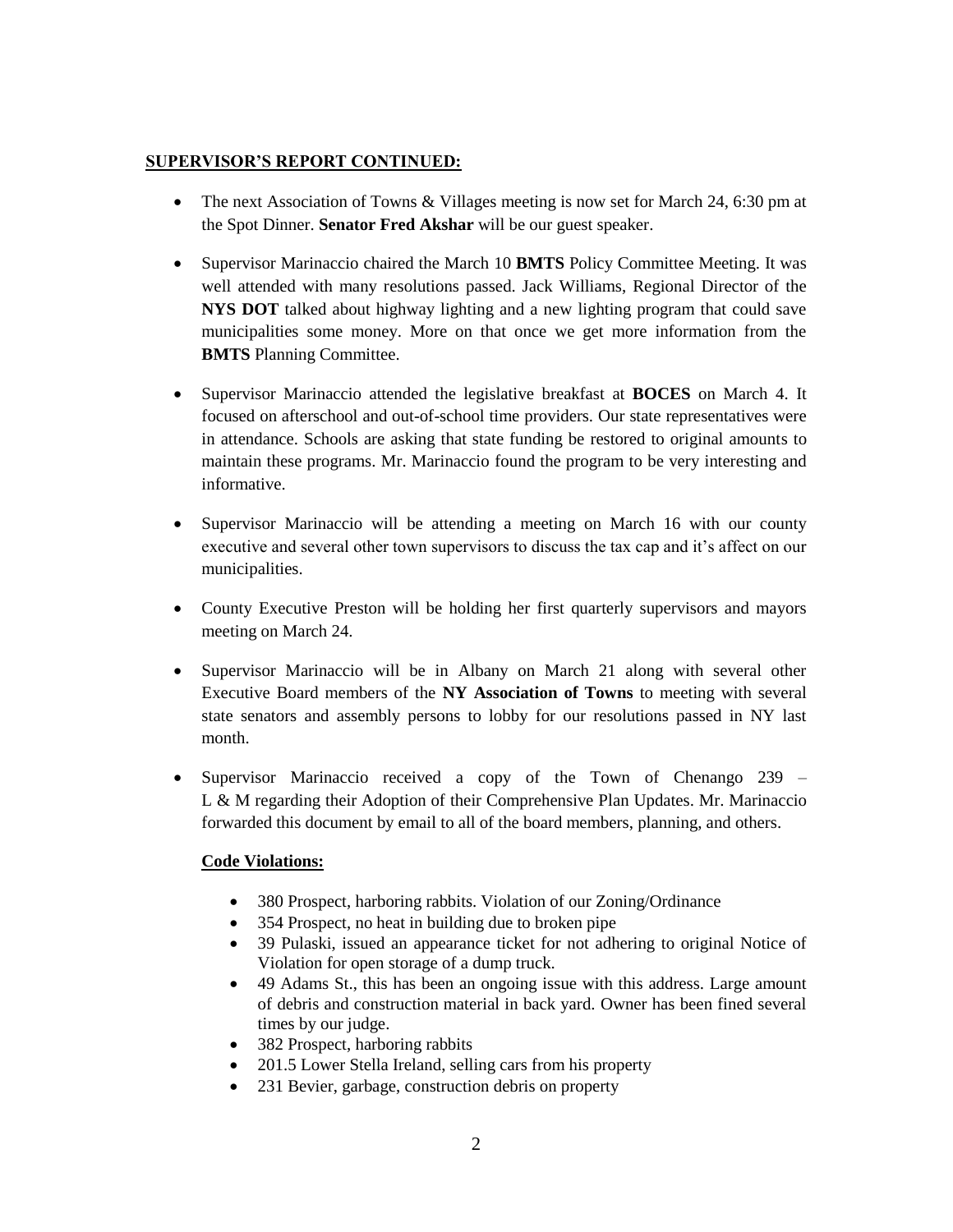### **SUPERVISOR'S REPORT CONTINUED:**

### **Dog Control Report**

Supervisor Marinaccio has not received the report as of today.

#### **NYSEG Warning Letter:**

No letters issued.

#### **PUBLIC COMMENTS**

Supervisor Marinaccio opened the meeting to public comments.

Town resident Abigail Rudolph who resides at 380 Prospect Street was in attendance. Ms. Rudolph stated that she received a code violation for harboring rabbits. She has 15 rabbits. Ms. Rudolph claims that her rabbits are strictly pets. Ms. Rudolph stated that she takes very good care of her animals and she uses the manure for her garden as compost/fertilizer. Ms. Rudolph stated that she was not aware of the town code but would like to see the law changed to allow her to keep her rabbits.

A discussion followed.

Supervisor Marinaccio stated that Ms. Rudolph is violating a town code and he personally stands against changing the code at this time but is open to discussing it at the next work session when a full board is present.

Councilman Morabito commented that it is unfortunate that there is no guarantee that everyone will take as good care of their animals as Ms. Rudolph does of her animals. He remarked that you cannot make an exception for one and not the other. A standard and an ordinance is set that everyone has to live by. Attorney Blaise added that from enforcement prospective, for every responsible, dedicated animal owner there will be others who are irresponsible and create problems for the neighbors.

Councilman Gardner asked Ms. Rudolph how many rabbits she would like to have. Ms. Rudolph's rabbits bred and multiplied faster than she intended or expected because she didn't know the sex of the rabbits. She stated that she would like to keep the number down to 4 or less. Councilman Gardner remarked that she has turned it into somewhat of a business because she plans to sell her rabbits. Councilman Gardner asked if the rabbits could be spayed or neutered. Ms. Rudolph replied yes but she now has them in separate cages to prevent them from reproducing.

The discussion broadened to consider whether to allow residents to own chickens. Supervisor Marinaccio thanked Ms. Rudolph for attending the meeting and he thanked her for her understanding. Code Enforcer Stephen Rafferty stated that he explained to Ms. Rudolph that she has 30 days to comply but there are mechanisms in place to extend that period.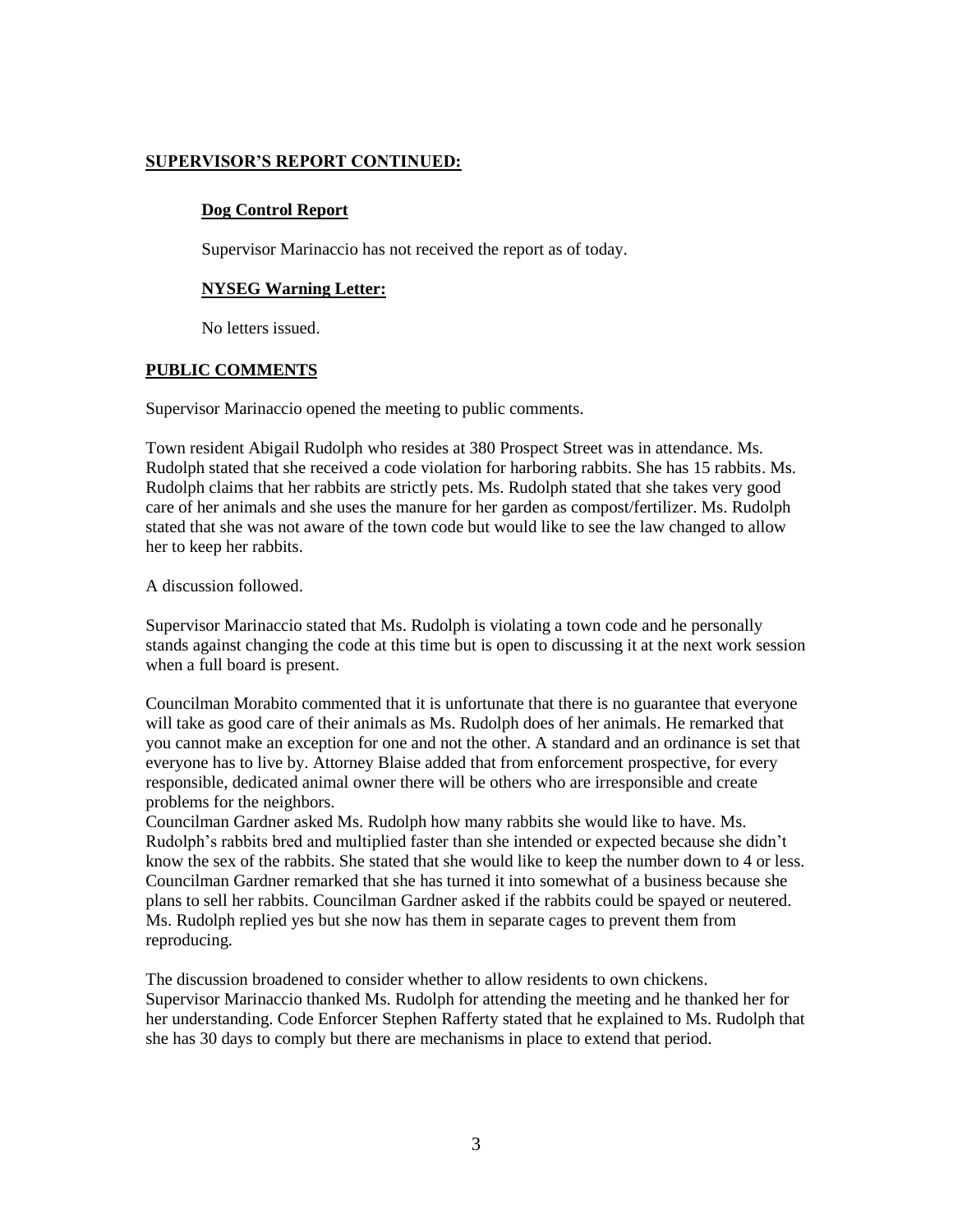# **COMMITTEE REPORTS**

# **PUBLIC WORKS**

 $\circ$  Councilman Gardner stated that the Public Works Department is 2/3 to  $\frac{3}{4}$  done with the installation of the new water meter pods. Water meters can be read by 2 people driving by in a day or 2. The chopper pumps have been ordered with an 18 week delivery time frame. Public Works Commissioner Kie is scheduling road resurfacing and repairs for 2016. Brush pickup starts April  $4<sup>th</sup>$ .

# **FINANCE**

### o **TOWN CLERK MONTHLY FINANCIAL REPORT**

Councilman Morabito made a motion to accept the **February Monthly Financial Report** for the **Town Clerk in the amount of \$1,070.40.** On a motion by Councilman Morabito seconded by Councilwoman Exley. All in favor.

| <b>Town Clerk's Report</b><br>February 2016 in the amount of \$1,070.40: |            |
|--------------------------------------------------------------------------|------------|
| <b>NYSDOH</b>                                                            | \$22.50    |
| NYS Ag & Markets spay/Neuter program                                     | \$32.00    |
| <b>Supervisor Town of Dickinson</b>                                      | \$1,015.90 |

### o **TOWN COURT MONTHLY FINANCIAL REPORT**

Councilman Morabito made a motion to accept the Financial Report(s) for the **Town of Dickinson Court** for the month of **January** in the amount of **\$35,120.00**. On motion of Councilman Morabito and seconded by Councilman Gardner. All in favor.

### **PERSONNEL**

o Councilwoman Exley remarked that there is a situation re-surfacing that she is keeping an eye on but no details to report at this time.

### **PLANNING**

- o David Wasser was voted in as the chairman.
- o The Planning board is close to completing the updates to the comprehensive plan.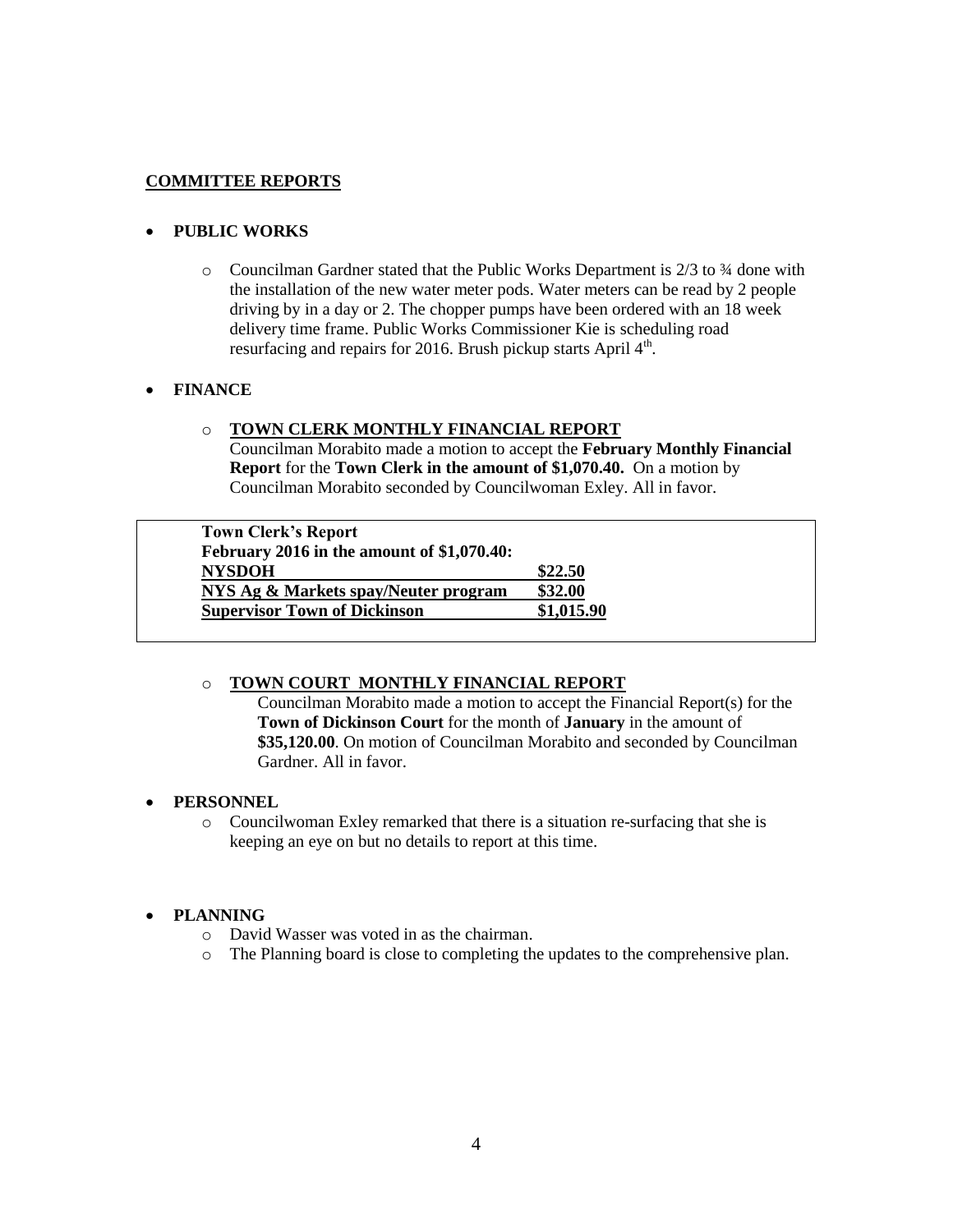### **APPROVAL OF MINUTES**

On a motion by Councilman Gardner seconded by Councilman Morabito to approve the **Work Session February 1, 2016 and Regular Meeting Minutes of February 8, 2016**. All in favor. Vote -4 Ayes, Nays-0, Absent - 1.

### **ABSTRACTS FOR APPROVAL**

On Motion from Councilman Morabito, seconded by Councilwoman Exley to approve **abstract # 3**, dated March 14, 2016 in the amount of **\$121,927.04.** Vote Ayes – 4, Nays – 0, Absent - 1.

Supervisor Marinaccio voting Aye Councilman Gardner voting Aye Councilwoman Exley voting Aye Councilman Morabito voting Aye Councilman Burns Absent Unanimously passed and noted as duly adopted.

**Abstract Summary of Audited Vouchers for Funds respectively in the amount(s) of \$121,927.04**

#### **Voucher #3 for March 2016 year in the amount of \$121,927.04:**

| \$59,354.79 |  |
|-------------|--|
| \$80,00     |  |
| \$11,886.65 |  |
| \$0.00      |  |
| \$3,710.82  |  |
| \$10,314.15 |  |
| \$2,629.00  |  |
| \$33,951.63 |  |
| \$00.00     |  |
|             |  |

### **CHAIR**

#### **NEWSLETTER**

Supervisor Marinaccio stated that a draft copy of the newsletter has been distributed to the board members and after review and revisions it will be condensed into a two sided booklet style publication and sent to the printer. It was mentioned that **Municipal Cleanup Day** information needs to be included in the newsletter and also a stand-alone article for the garage/yard sale permits.

Supervisor Marinaccio thanked everyone for their assistance and contributions to the 2016 newsletter.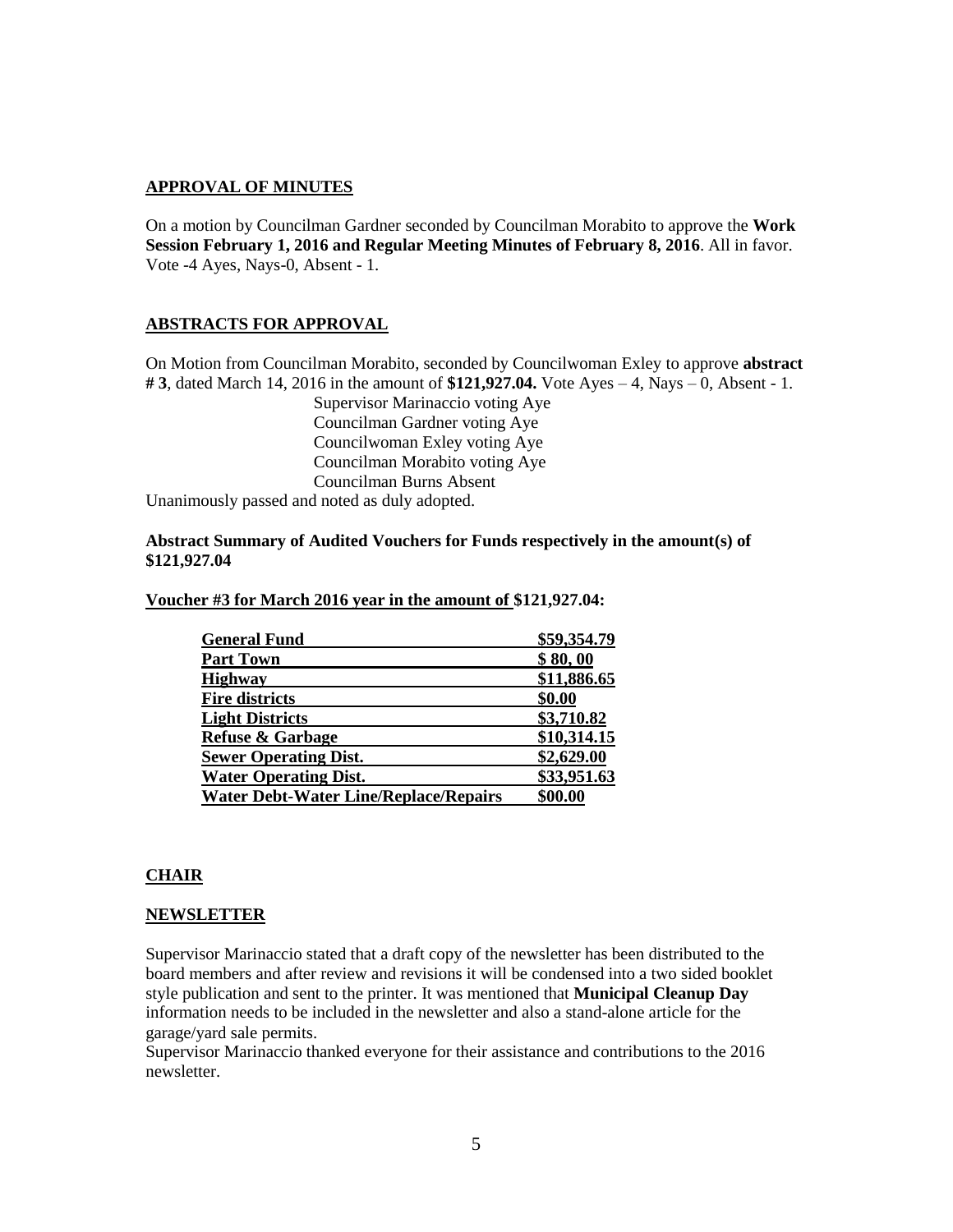#### **231 BEVIER STREET**

Supervisor Marinaccio continues to get calls regarding the problem property at **231 Bevier Stree**t. Mr. Marinaccio stated that he Town is doing its job and has done everything it can do up to this point. Other matters that pertain to the property have to be resolved through the courts.

#### **SUNY BROOME SIGN**

Supervisor Marinaccio stated that after meeting with **SUNY BROOME**, improvements have been made to the digital sign by toning it down and placing awnings on the sides. More work is expected to be completed on the sign. Mr. Marinaccio is well pleased with the changes.

### **ATTORNEY**

#### **RESOLUTION 2016-13**

The following Resolution was offered by Councilman Morabito, who moved its adoption, seconded by Councilman Gardner to wit:

BE IT RESOLVED, by the Town Board of the Town of Dickinson, Broome County, New York as follows:

### **RESOLUTION: ADOPTING INTERMUNICIPAL AGREEMENT REGARDING THE PROVISION OF COOPERATIVE HIGHWAY SERVICES WITH VILLAGE OF JOHNSON AND AUTHORIZING THE SUPERVISOR AND PUBLIC WORKS COMMISSIONER TO SIGN**

The question of adoption of the foregoing Resolution was duly put to a vote on roll call which resulted as follows: All in favor. Vote  $Ayes - 4$ , Nays  $- 0$ , Absent-1.

> Supervisor Marinaccio voting Aye Councilman Gardner voting Aye Councilwoman Exley voting Aye Councilman Morabito voting Aye Councilman Burns Absent

All in favor.

Attorney Blaise will take the signed originals for signatures by the Johnson City officials. Fully signed version of the agreement to be kept on file in the Clerk's Office.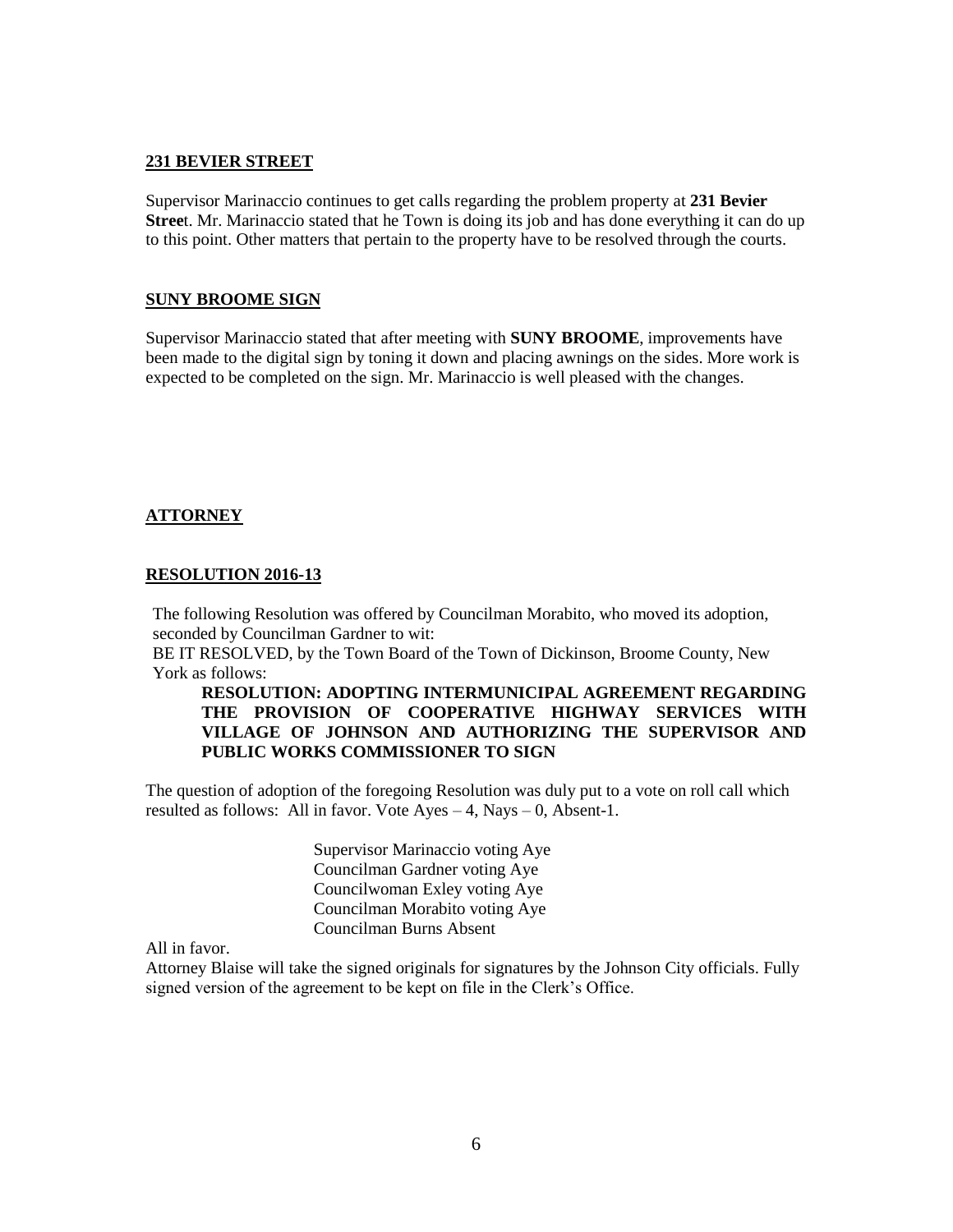### **RESOLUTION 2016-14**

The following Resolution was offered by Councilwoman Exley, who moved its adoption, seconded by Councilman Morabito to wit:

BE IT RESOLVED, by the Town Board of the Town of Dickinson, Broome County, New York as follows:

### **RESOLUTION: ADOPTING INTERMUNICIPAL AGREEMENT REGARDING THE PROVISION OF COOPERATIVE HIGHWAY SERVICES WITH CITY OF BINGHAMTON AND AUTHORIZING THE SUPERVISOR AND PUBLIC WORKS COMMISSIONER TO SIGN**

The question of adoption of the foregoing Resolution was duly put to a vote on roll call which resulted as follows: All in favor. Vote  $Ayes - 4$ , Nays  $- 0$ , Absent-1.

> Supervisor Marinaccio voting Aye Councilman Gardner voting Aye Councilwoman Exley voting Aye Councilman Morabito voting Aye Councilman Burns Absent

All in favor. Agreement on file in the Clerk's Office.

Town Clerk to keep one original for the Town and forward one original to Ken Frank, the City of Binghamton's attorney. Fully signed version of the agreement to be kept on file in the Clerk's Office.

#### **RESOLUTION 2016-15**

The following Resolution was offered by Councilman Gardner, who moved its adoption, seconded by Councilwoman Exley to wit:

BE IT RESOLVED, by the Town Board of the Town of Dickinson, Broome County, New York as follows:

### **READOPT RESOLUTION: AUTHORIZING SUBMISSION OF PROPOSED HOTEL OCCUPANCY TAX TO ASSEMBLYMAN CROUCH**

The question of adoption of the foregoing Resolution was duly put to a vote on roll call which resulted as follows: All in favor. Vote  $Ayes - 4$ , Nays  $- 0$ , Absent-1.

> Supervisor Marinaccio voting Aye Councilman Gardner voting Aye Councilwoman Exley voting Aye Councilman Morabito voting Aye Councilman Burns Absent

All in favor.

Town Clerk will submit certified copy of the minutes containing the resolution to Assemblyman Crouch's Office.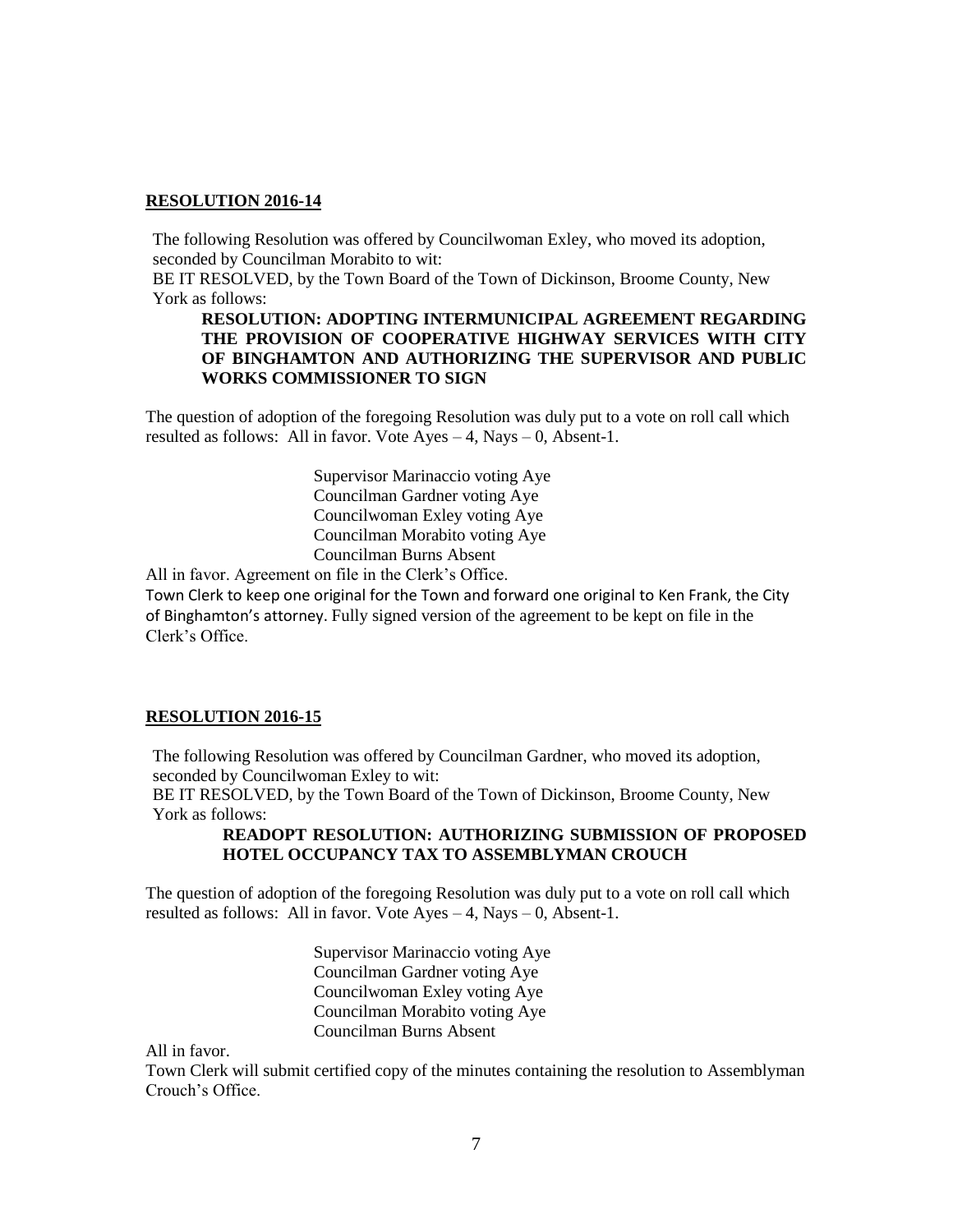### **RESOLUTION 2016-16**

The following Resolution was offered by Councilwoman Exley, who moved its adoption, seconded by Councilman Morabito to wit:

BE IT RESOLVED, by the Town Board of the Town of Dickinson, Broome County, New York as follows:

### **RESOLUTION: DECLARING NEGATIVE ENVIRONMENTAL IMPACT UNDER SEQRA FOR "STOP SIGNS AND SIDEWALKS" LOCAL LAW 2016-3.**

The question of adoption of the foregoing Resolution was duly put to a vote on roll call which resulted as follows: All in favor. Vote  $Ayes - 4$ , Nays  $- 0$ , Absent-1.

> Supervisor Marinaccio voting Aye Councilman Gardner voting Aye Councilwoman Exley voting Aye Councilman Morabito voting Aye Councilman Burns Absent

All in favor. Resolution attached.

#### **RESOLUTION 2016-17**

The following Resolution was offered by Councilman Morabito, who moved its adoption, seconded by Councilwoman Exley to wit:

BE IT RESOLVED, by the Town Board of the Town of Dickinson, Broome County, New York as follows:

### **RESOLUTION: ADOPTING LOCAL LAW 2016-3 REGARDING CHANGES TO "STOP SIGNS AND SIDEWALKS"**

The question of adoption of the foregoing Resolution was duly put to a vote on roll call which resulted as follows: All in favor. Vote  $Ayes - 4$ , Nays – 0, Absent-1.

> Supervisor Marinaccio voting Aye Councilman Gardner voting Aye Councilwoman Exley voting Aye Councilman Morabito voting Aye Councilman Burns Absent

All in favor.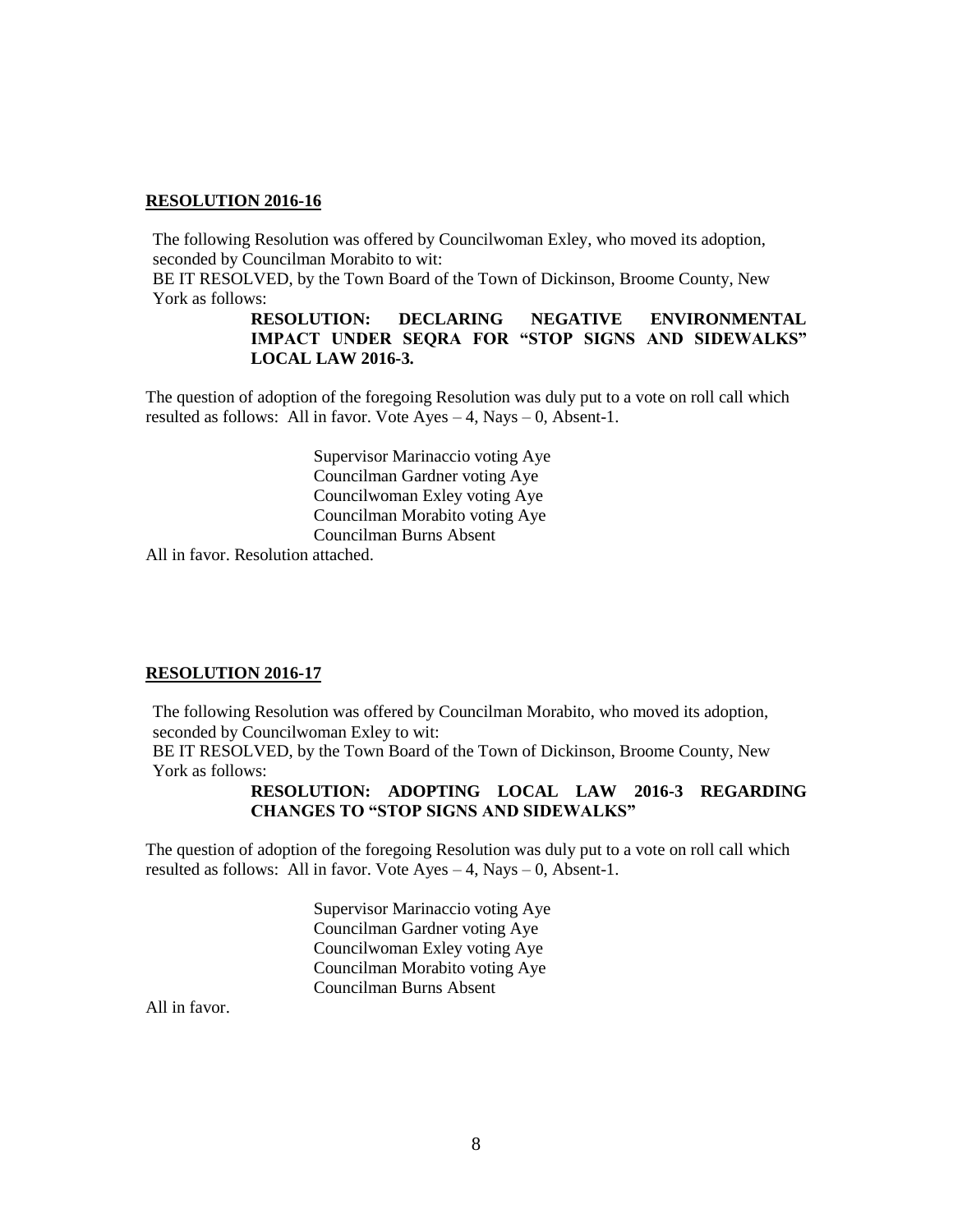# **THE AGENCY - IDA PROPSED BUILDING**

Attorney Blaise stated that he had a discussion with **The Agency/IDA** attorney regarding the proposed building to be located on the corner of Lt. Van Winkle Drive. Mr. Blaise told the attorney representing the **IDA** that the town would be amenable to the County having oversight on the project, provided the inspector is a certified code enforcement officer. The contract between The Agency and the County will be sent to the Town to review to make sure the provisions on the oversight inspections are acceptable to us. The County must submit a rezoning application request. The whole **SUNY Broome** campus is currently zoned **R-1**, but the portion used for this project needs to be zoned **PUD** because this building would be commercial not educational use. The board wants to see what the footprint of the building and the parking lot will look like.

Code Enforcement Officer Rafferty stated that the building permit fee would be around \$1100. Councilman Morabito asked if there will be sewage issues with **The Agency** building. Code Enforcement Officer replied that in order to apply for a **PUD** zoning permit they need a complete set of plans, soil and erosion and everything must be complete and reviewed before the board.

Public Works Commissioner Kie remarked that the sewer/pumps will definitely be an issue that will need to be taken into account.

Supervisor Marinaccio agreed and stated that the town should have complete oversight of the public utility issues.

# **ADAMS STREET CODE ISSUES**

Attorney Blaise addressed the ongoing code issues on the 49 Adams Street property. Mr. Blaise researched the possibility of taking the resident to Supreme Court and feels at this point this is not a good option. Attorney Blaise feels that the best option is to stay in town court and turn up the heat by increasing fines, civil judgements and possibly jail if we don't get compliance. Supervisor Marinaccio commented that we are just trying to preserve the neighborhood.

### **PUBLIC WORKS – WATER & HIGHWAY DEPARTMENT**

- Public Works Commissioner Kie stated that **Municipal Cleanup Day** would be held on May  $21^{st}$ , 2016.
- Mr. Kie commented that neutering of rabbits is very expensive and he mentioned that he feels there is a rabies concern with having rabbits.
- Commissioner Kie stated that the **Microtel** construction is going well.

### **CODE ENFORCEMENT**

Code Enforcement Officer Rafferty received a complaint from a resident whose next door neighbor is raising bees. This resident has concerns because her son is allergic to bees. None of our ordinances cover bees. The questions were raised – is this resident selling the honey and